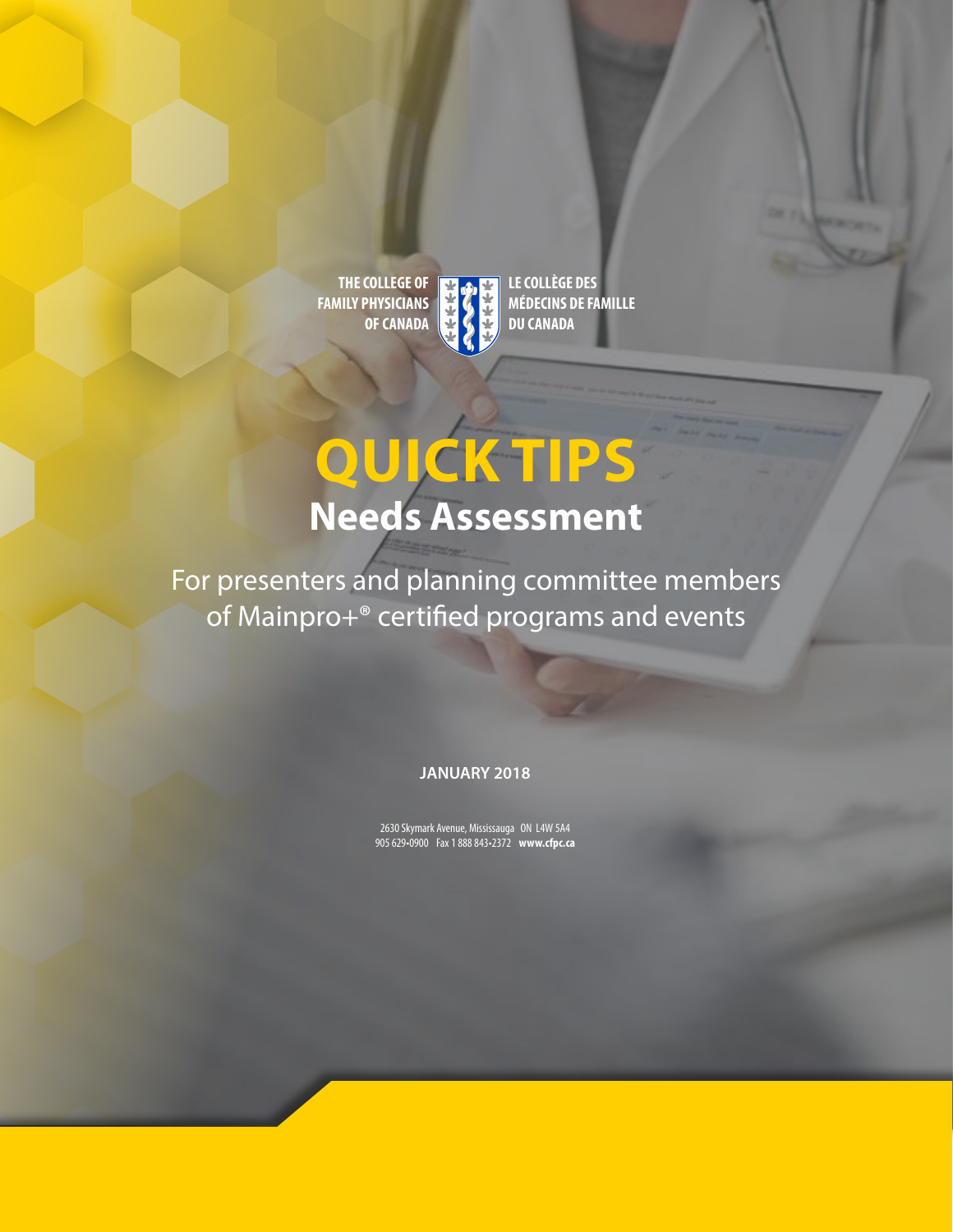

The goal of continuing professional development is to improve patient outcomes by changing the practice behaviours of physicians. Evidence has demonstrated that CPD programs that are based on well-conceived and well-conducted needs assessments are more effective in changing physician behaviour.1

Needs assessment is the process of gathering information to identify the learning needs of the target audience. The needs assessment must identify the current state of the target group's knowledge/competence/performance areas and identify gaps in those areas. The most useful needs assessments are those where multiple methods are used to identify educational needs linked to improvement in patient care.

There are different types of learning needs. They can be:

- **1**) Self-recognized, or perceived needs: I know what I want and need to know.
- $\Omega$  Unknown to the learner, or unperceived needs: I don't know what I don't know.
- **3**) Miscalculated, or misperceived needs: I think I know something that I don't.
- **4** Emergent needs: Now I have some new information, I realize I want or need to learn something else instead of or in addition to what I am learning now. $2$

The more you are able to learn about your target audience and what their everyday problems in practice are in relation to the topic you wish to deliver, the more effective your program will be and the more likely a change in practice behaviour will occur.

Different methods are used to determine the different types of learning needs. Here are some possible strategies for defining learning needs:<sup>3</sup>

| <b>Perceived needs</b>                        | <b>Unperceived needs</b>                   |
|-----------------------------------------------|--------------------------------------------|
| Survey                                        | Knowledge test                             |
| Interview                                     | Chart audit                                |
| Focus group interview                         | Critical incident reports                  |
| Key informant                                 | Duplicate prescription/health care diary   |
| Representative planning committee             | Expert advisory group                      |
| Meetings with colleagues (formal or informal) | Patient feedback                           |
| Evaluation of previous CPD activity           | Direct observation of practice performance |

Identification and analysis of CPD needs provide the basis for developing educational objectives. The planning committee should ask the following questions:

- How common is the need among the target audience?
- How many different assessment sources indicated this need?
- How significantly will the unfulfilled learning need hinder health care delivery?
- How directly is the need related to actual physician performance?
- How likely is it that a CPD activity will improve practice behaviour?
- Are sufficient resources available to effectively address this topic?
- How receptive will the target audience be to a session on this topic?

Your needs assessment submission for Mainpro+® certification should show how the educational needs were determined (identify resources and references used; e.g., quality improvement data, chart audits, physician surveys, clinical guidelines, CanMEDS-FM competencies addressed, etc.) and desired outcomes (at what level you want your target audience to perform). Then you must define the learning objectives that will help close the learning gap you have identified via the needs assessment process.